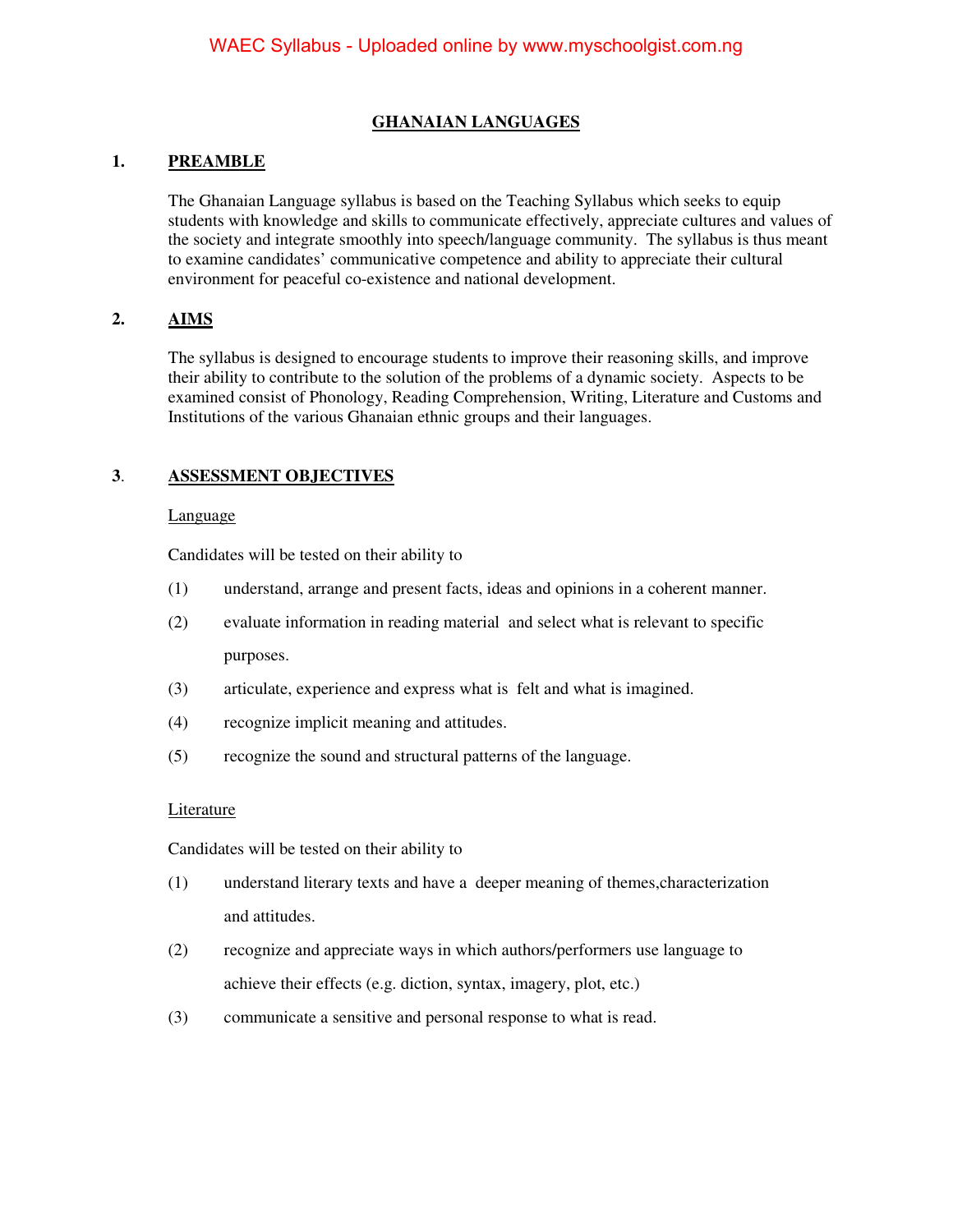## **4**. **SCHEME OF EXAMINATION**

There will be **two** papers: Papers 1 and 2, **both** of which must be taken.

**PAPER 1**: Language Skill Development (3 hours)

This paper will consist of **four** sections: A, B, C and D and will carry 120 marks.

SECTION A: Composition 40 (marks)

**Four** topics for composition will be set and candidates will be required to write an essay of about **450** to **500** words on **one** of them for 40 marks. The following types of writing will be tested:

Narrative

Descriptive (Instructions/Directions/Processes)

Argument Discussion Speech writing

Letter writing

Some of the topics could be selected from unit three of Year 4 of the Teaching syllabus.

Topics for this section may include what candidates have covered under Customs and Institutions and candidates' essays will be expected to reflect the knowledge they have acquired in this area.

Candidates will be expected to display maturity in their use of language (e.g. figures of speech, choice of words, etc.) and their organization of facts and ideas.

SECTION B: Translation 20 (marks)

A prose passage of between 150 and 200 words will be set in English for translation into the chosen Ghanaian Language. Passages will be set to cover various registers and the types of writing will include:

 Narrative, Descriptive, Explanation of ideas, Speeches,Directions, Instructions etc. Some of the topics could be selected from unit three of Year 4 of the Teaching syllabus.

The section shall carry 20 marks.

SECTION C: Comprehension 20 (marks)

A prose passage or verse of about 300 to 350 words will be set.**Ten** questions will be set to cover the following areas: Content, Vocabulary/Idioms, Figures of speech, Shades of meaning, Inference, Extrapolation, Summary (Title/Main points, etc.) Candidates will be required to answer all the questions for 20 marks.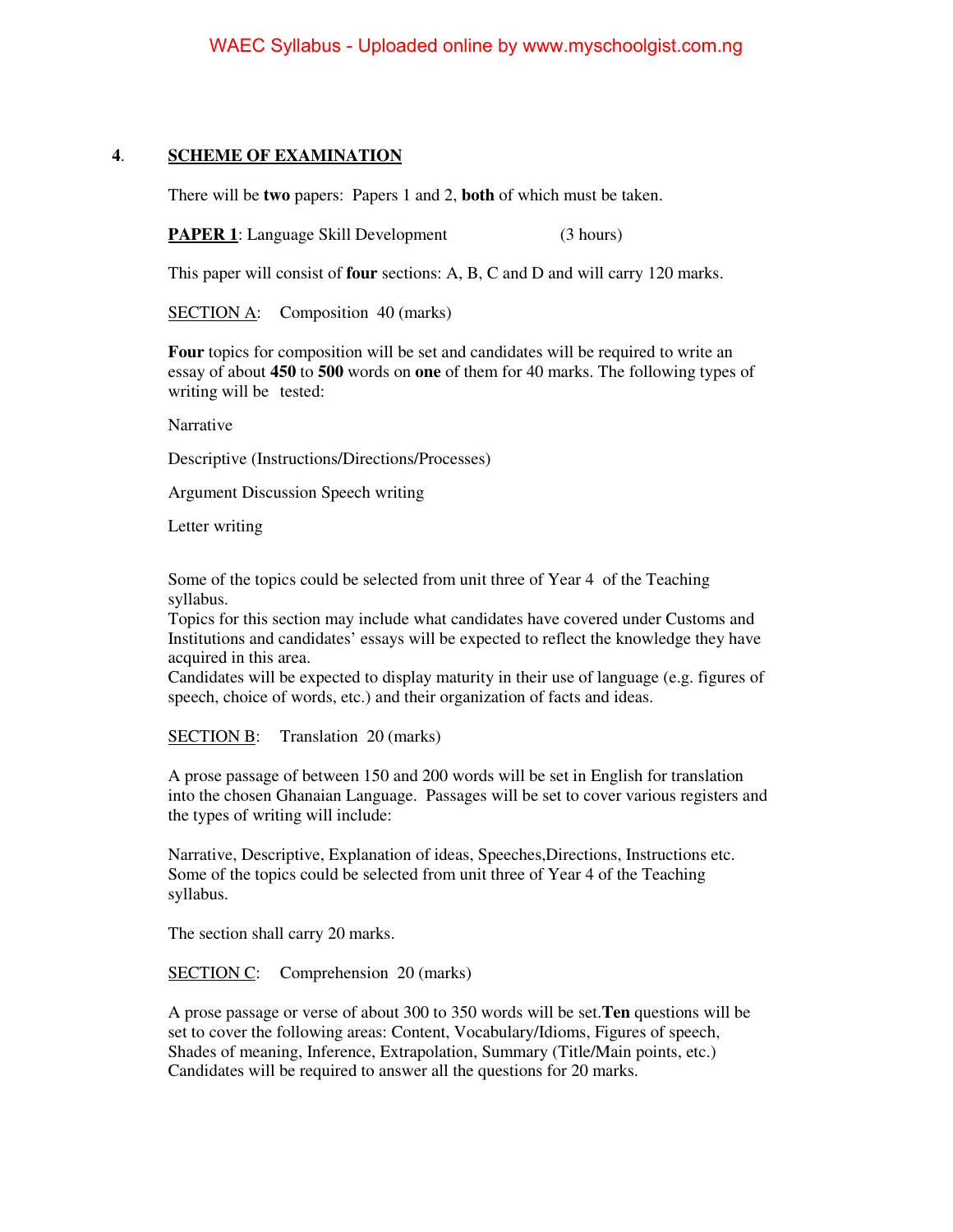Passages for comprehension could be selected based on some of these topics recommended in unit three of Year 4 of the Teaching syllabus.

SECTION D: LANGUAGE In this section items will be set to cover phonology, and syntax . The section shall carry 40 marks.

*N.B.*  A detailed syllabus for Section D appears at the end of this syllabus.

#### **PAPER 2** - (2½ hours)

This paper will consist of two sections: A and B

SECTION A: Oral Literature/Customs & Institutions 20 (marks)

**Two** questions will be set and candidates will be expected to answer only **one** of them for 20 marks. This section will test candidates' knowledge of the following:

 Marriage and divorce Taboos and oaths Naming, puberty and initiation rites Chieftaincy and Traditional Administration Traditional judicial procedure Proverbs Dirges Riddles Puzzles Historical narratives Folktales Lyrics Lullabies Libation texts Drum/Xylophone/Horn texts Occupational songs War songs Play songs Candidates' work at this level should show in-depth knowledge and analysis of the various aspects of oral literature/customs and institutions.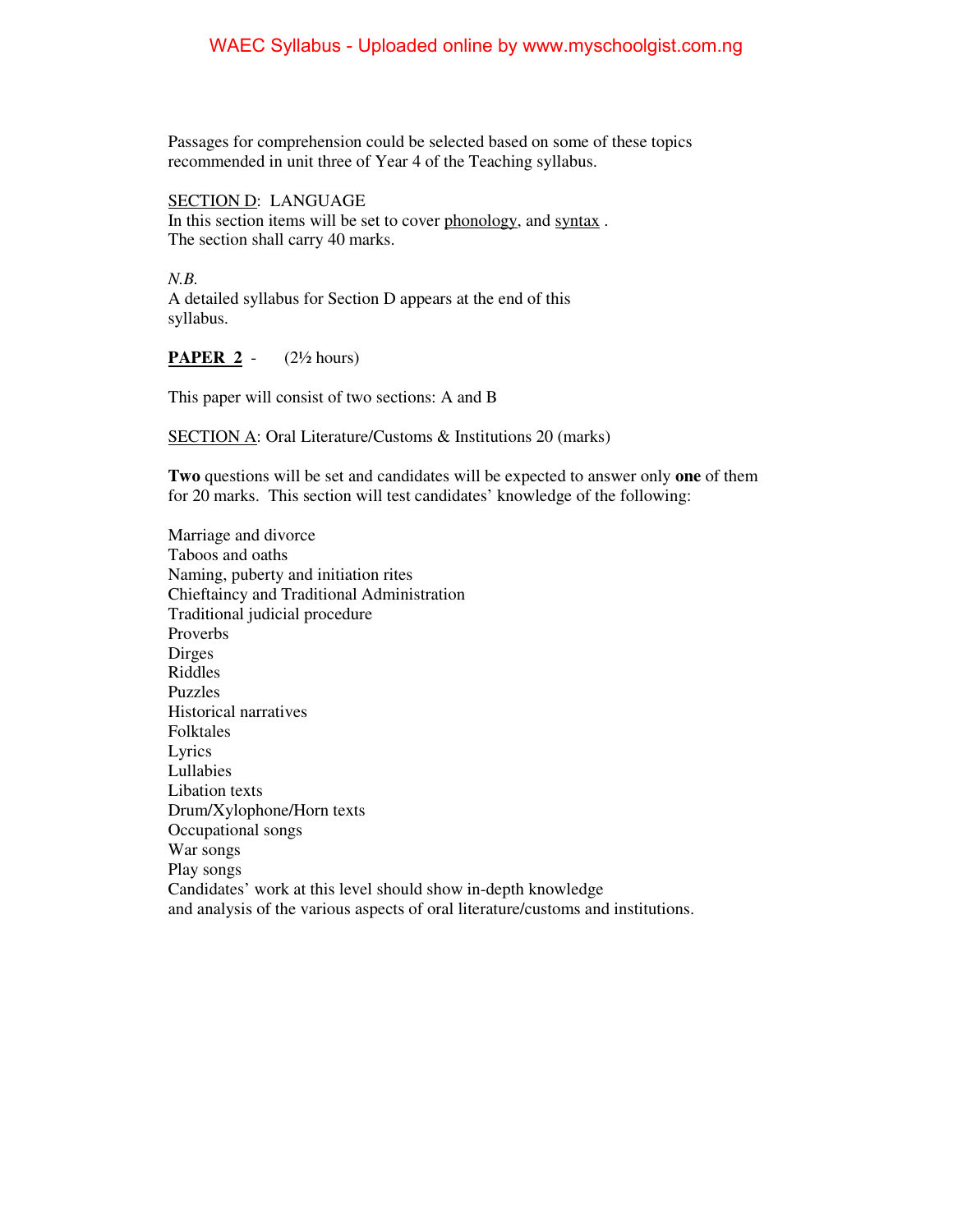#### SECTION B: Written Literature

 This section will be divided into **three** parts: I, II and III. Each part shall carry 20 marks.

Part I: Prose

One set book will be prescribed for detailed study for three years. **Two** questions will be set on the book and candidates will be required to study and answer **one** of the questions.

#### Part II: Drama

One set book will be prescribed for detailed study for three years. **Two** questions will be set on the book and candidates will be required to study and answer **one** of the questions.

#### Part III: Poetry

One set book will be prescribed for detailed study for three years. **Two** questions will be set on the book and candidates will be required to study and answer **one** of the questions.

#### NB:

This paper will test candidates' knowledge of theme, incident, plot, context, characterization, appreciation, stylistic devices, etc.

## **5**. **DETAILED SYLLABUS FOR LANGUAGE**

#### I. Phonology

- (a) Vowels Length, Nasalization, Assimilation, Elision, Diphthongs/Vowel sequence/ Vowel Harmony
- (b) Consonants Assimilation, Mutation, Consonant gemination (where applicable);Secondary Articulation e.g.Labialization, Palatalization
- (c) Tone Level, Carriers,Tonal Structure (Intonation),

Lexical and grammatical use of tones.

- (d) Syllable Types and Structure
- II Syntax
	- (a) Sentences:
		- (i) Types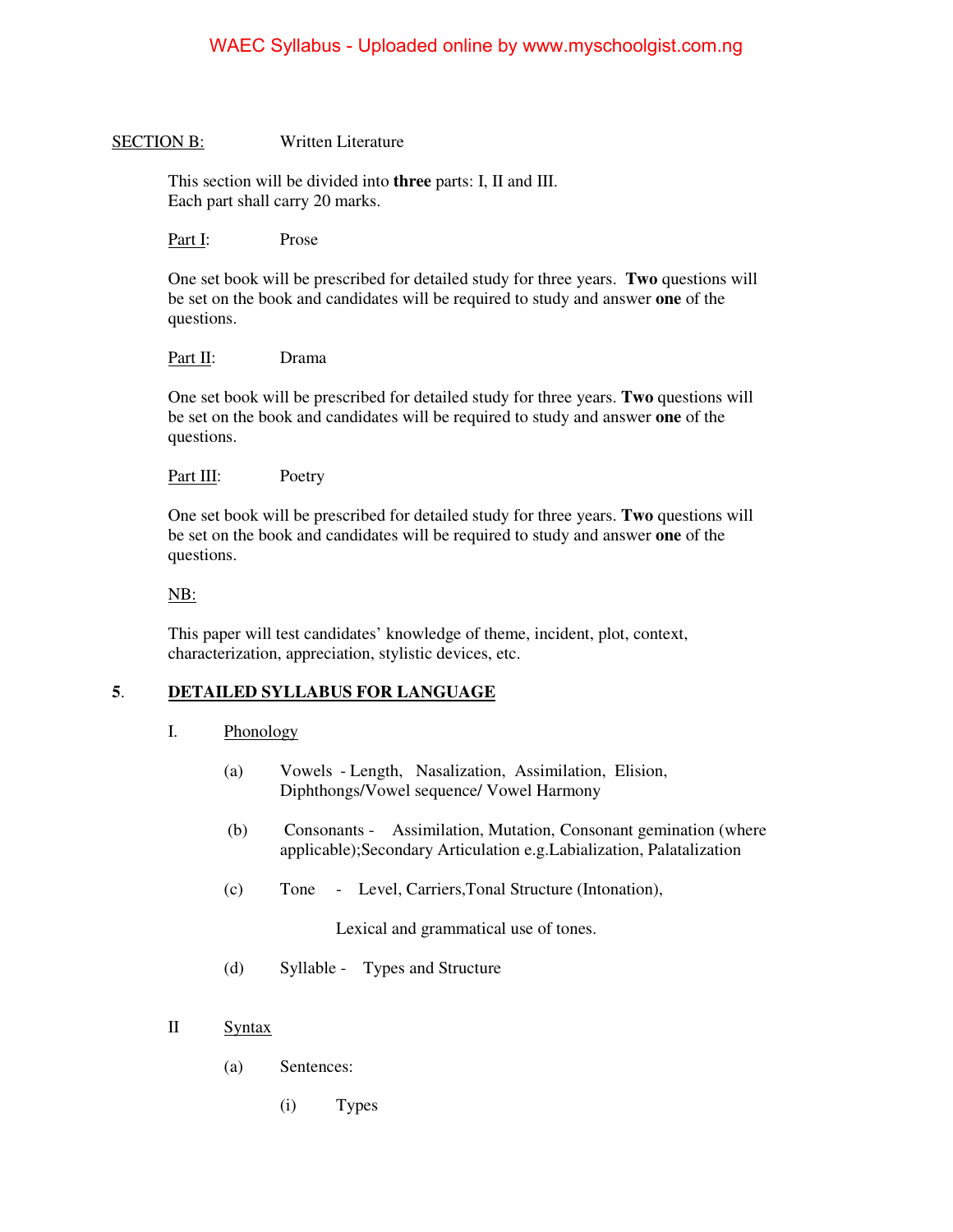- (ii) Functions
- (iii) Structure
- (b) Clauses:
	-
	- (i) Types<br>(ii) Function **Functions**
	- (iii) Structure
- (c) Phrases:
	- (i) Types
	- (ii) Functions
	- (iii) Structure
- (a) Word Classes
	- (i) Nouns (vi) Conjunctions
		- (ii) Verbs (vii) Postposition
	- (iii) Adverbs (viii) Determiners
	- (iv) Adjectives (ix) Particles
	- (v) Pronouns (x) Auxilliaries
- (b) Word Formation
- (c) Direct/Indirect Speech<br>(d) Agreement (concord)
- Agreement (concord)

#### **6. ALLOCATION OF MARKS**

## PAPER 1

| <b>SECTION A</b> - Essay              |                          | 40 marks  |
|---------------------------------------|--------------------------|-----------|
| <b>SECTION B - Translation</b>        | $\overline{\phantom{0}}$ | 20 marks  |
| SECTION C - Comprehension             | $\sim$ $-$               | 20 marks  |
| <b>SECTION D</b> - Language Structure |                          | 40 marks  |
| Phonology<br>(a)                      | $-20$                    | 120 marks |
| Syntax<br>(b)                         | $-20$                    |           |

#### PAPER 2

SECTION - Oral Literature/Customs & Institutions 20 marks SECTION B - Written Literature/Literary Appreciation

|  | Part I (Prose) - 20 marks      |  |
|--|--------------------------------|--|
|  | Part II (Drama) - 20 marks     |  |
|  | Part III (Poetry) - $20$ marks |  |

80 marks